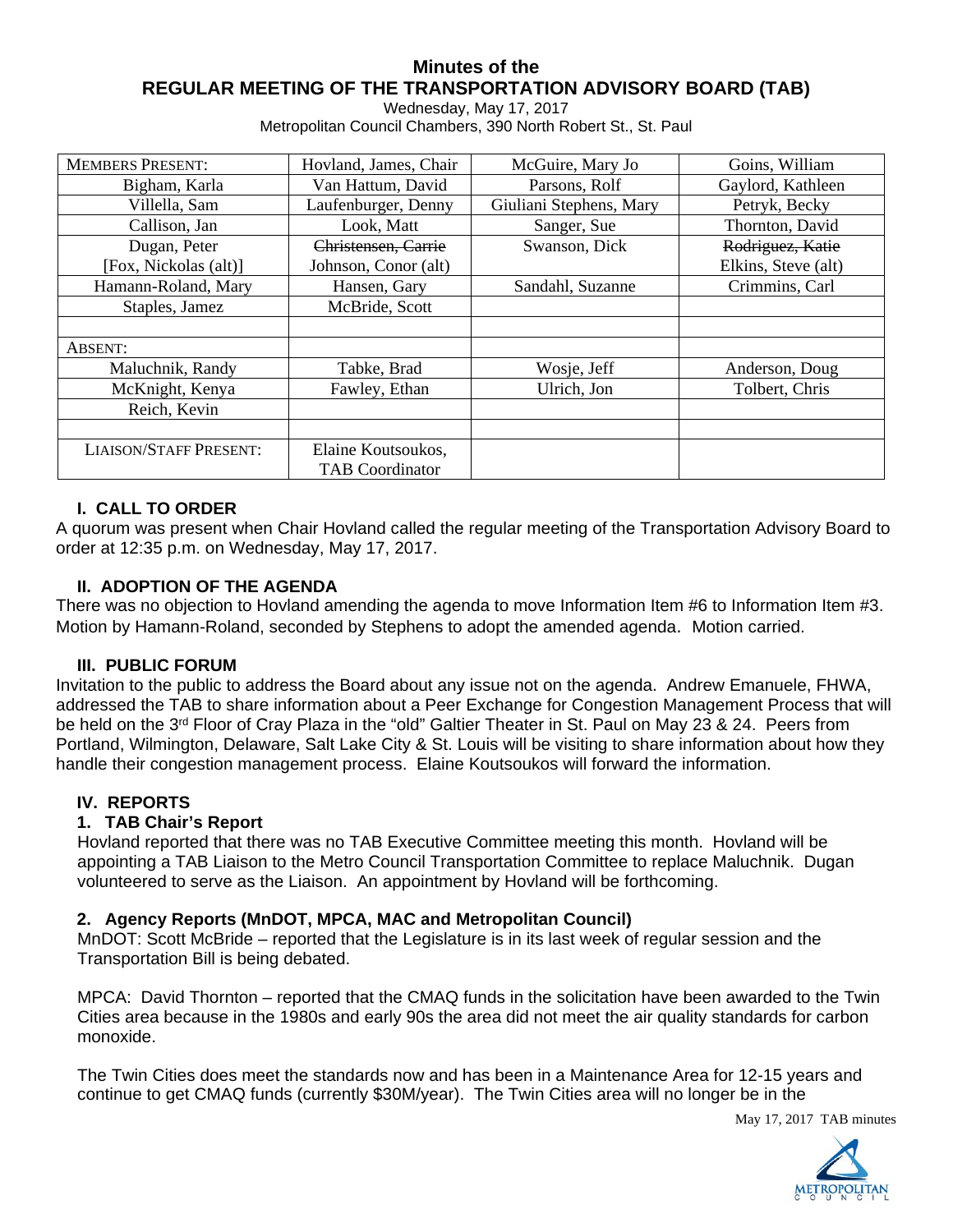maintenance status after 2019 and the amount of CMAQ funding awarded will drop significantly. He will know more in a few months and will report back to TAB.

The Volkswagen settlement language is in several bills at the Legislature (Transportation, Jobs & Energy, & Environment).

MAC: Carl Crimmins – reported that the MAC has recently received several awards: Best Airport Retail Program; Best New Food and Beverage Concept-Quick Serve Category; Best News and Gift Concept (Explore Afar store).

Metropolitan Council: Steve Elkins – reported that public information meetings and hearings have begun for the potential fare increase. The schedule is posted on the Metropolitan Council website and TAB members are encouraged to attend.

### **3. TAB Bylaws Task Force**

Task Force Chair Mary Hamann-Roland reported that the Bylaws Task Force continues to discuss citizen representation eligibility, including identifying language on the districts represented, Roberts Rules of Order and relationship to quorum, and composition of the Executive Committee. Recommendations and discussion will come to TAB later this summer.

## **4. Technical Advisory Committee Meeting Report**

TAC Chair Steve Albrecht will address the action items later in the meeting as part of this agenda.

## **V. CONSENT ITEMS**

Motion by Gaylord, seconded by Hamann-Roland, and carried to approve the minutes from the April 19, 2017 TAB meeting.

### **VI. ACTION ITEMS**

1. 2017-11: 2017-2020 TIP Amendment for MnDOT: MN Highway 149 Bridge over Mississippi River TAC Chair Albrecht presented this item. There were no questions. Motion by Hamann-Roland, seconded by McGuire:

That the Transportation Advisory Board adopt the amendment into the 2017-2020 TIP and update the description, mileage, and project funding for the MN 149 bridge over the Mississippi River (SP# 6223-20). Motion passed.

2. 2017-12: 2017-2020 TIP Amendment for MnDOT: US Highway 169 pavement and acceleration lane TAC Chair Albrecht presented this item. Van Hattum asked for an explanation of the difference between rehabilitation and adding a lane and how expansion fits with the definition. McBride explained the work schedule and that this acceleration lane will facilitate traffic mobility. Motion by Swanson, seconded by Look:

That the Transportation Advisory Board adopt the amendment into the 2017-2020 TIP to add a project to rehabilitate pavement and construct an acceleration lane on US 169 in Champlin (SP# 2750-85). Motion passed.

## **VII. INFORMATION AND DISCUSSION ITEMS**

1. 2016 Regional Solicitation Survey Results

Metropolitan Transportation Services Senior Planner Joe Barbeau presented this item.

Hovland stated that 1/3 of TAB members responded to the survey, and asked for more information about when the TAB can address the themes and talk about continuing to refine the solicitation. He suggested a schedule for comments and supplemental input on particular topics, i.e., comments from local governments, counties, citizen members, freight, non-motorized, etc.

Bigham expressed her general concern over the division of projects and geographical balance.